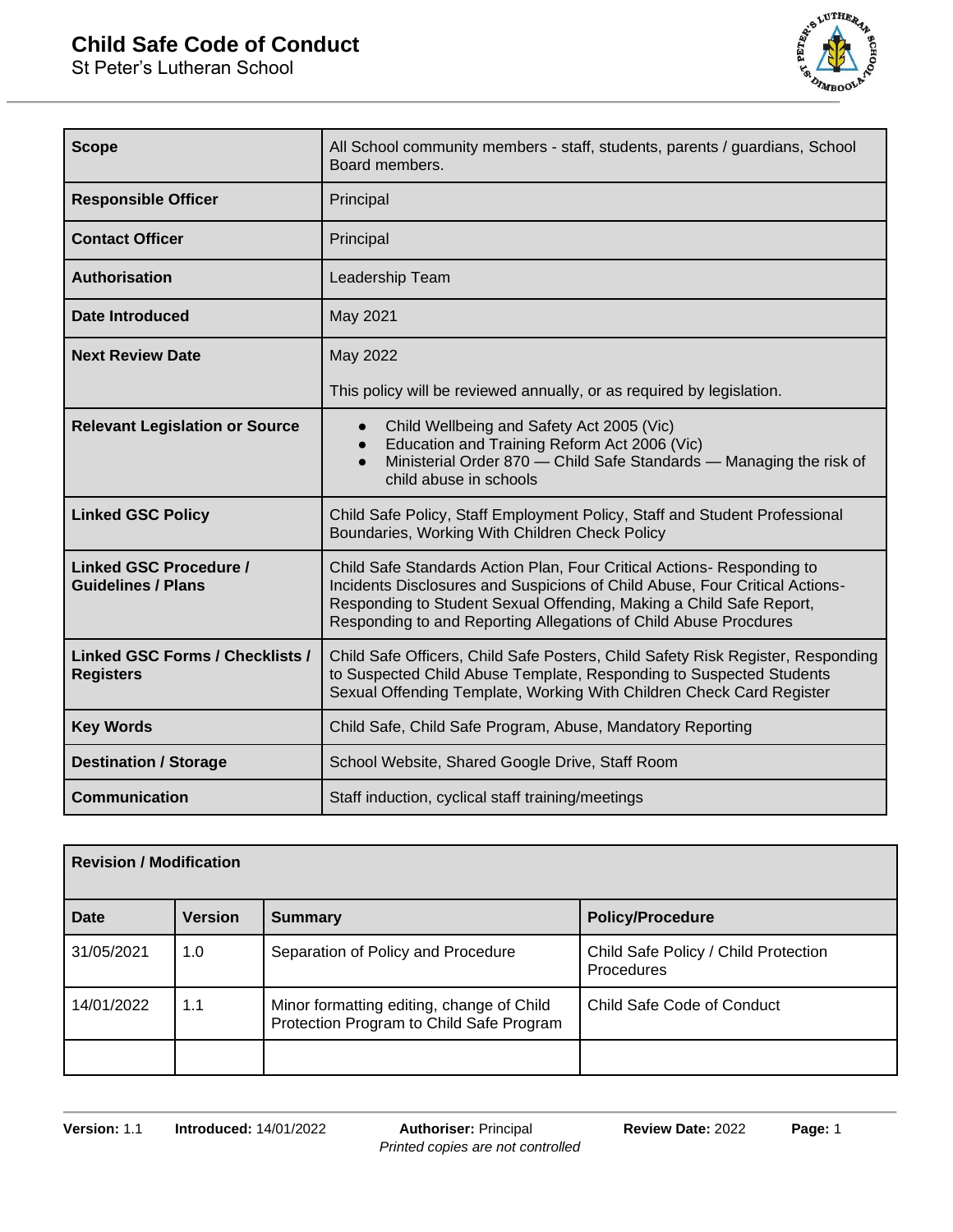

# **CHILD SAFE CODE OF CONDUCT**

#### **1. INTRODUCTION**

St Peter's Lutheran School aims to provide a caring and safe learning environment, where the love of Jesus Christ governs all interactions and relationships. Members of the St Peter's Lutheran School community have a responsibility to ensure children and young people are safe in all school environments and school related activities.

A Child Safe Code of Conduct lists behaviours that are acceptable and those that are unacceptable. It provides a high-level statement of professional boundaries, ethical behaviour and acceptable and unacceptable relationships. For more detailed guidance refer to the School's Staff and Student Professional Boundaries policy.

When individuals are clear about behavioural expectations, they are much more likely to act appropriately with each other and with children. When everyone is educated about the Code of Conduct and the reasons it is so important to uphold, the School environment becomes much more transparent and people are accountable for their behaviour. Above all, a Child Safe Code of Conduct helps to protect children from harm.

The Child Safe Code of Conduct applies to:

- all staff members, including non-teaching staff and temporary or casual staff;
- volunteers;
- students;
- parents and carers;
- Third Party Contractors;
- the School Board;
- teaching students on placement at the School; and
- visitors.

The Child Safe Code of Conduct set out below is designed to stand alone. It can also be incorporated in whole or part into broader codes of conduct that are developed within the School, including other professional or occupational codes of conduct that regulate particular staff at the School.

The Code is made available to all staff, volunteers, families and students via our public website, staffroom policy document and shared staff drive.

### **2. OUR CHILD SAFE CODE OF CONDUCT**

This Child Safe Code of Conduct outlines appropriate standards of behaviour for all adults towards students. The Code serves to protect students, reduce any opportunities for abuse or harm to occur, and promote child safety in the School environment. It provides guidance on how to best support students and how to avoid or better manage difficult situations. Where a staff member breaches the Code, St Peter's Lutheran School may take disciplinary action, including in the case of serious breaches, summary dismissal. The School revises the Code annually.

St Peter's Lutheran School has the following expectations of behaviours and boundaries for all adults interacting with students within our School community. This includes all teaching staff, non-teaching staff, the School Board, volunteers, Third Party Contractors, External Education Providers and parents/carers.

The School's School Board has endorsed this Child Safe Code of Conduct.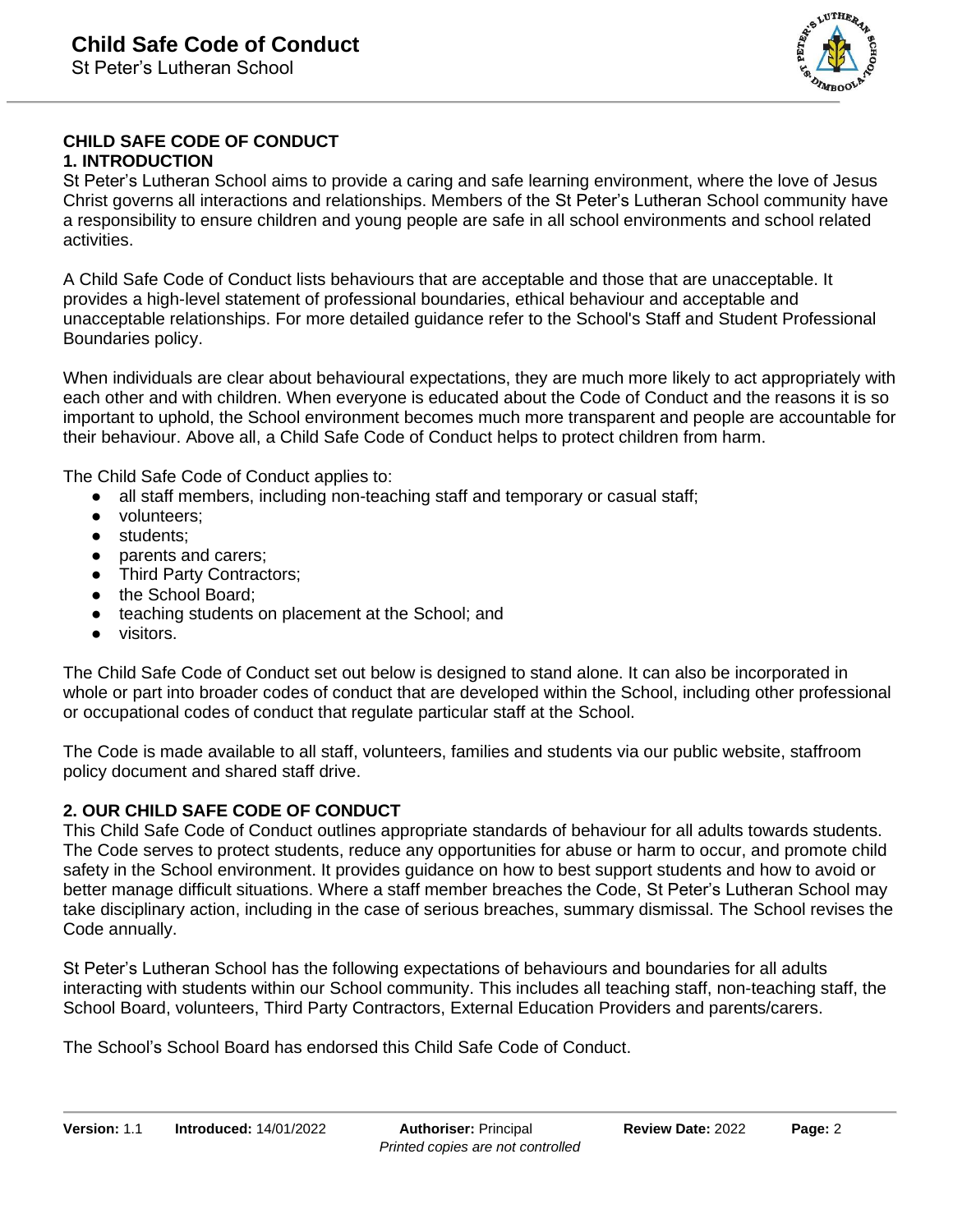### **Child Safe Code of Conduct**

St Peter's Lutheran School

# DO:

- Behave as a positive role model to students.
- Promote the safety, welfare and wellbeing of students.
- Be vigilant and proactive with regard to student safety and child safe issues.
- Provide age appropriate supervision for students.
- Comply with quidelines published by the School with respect to child safe.
- Treat all students with respect.
- Promote the safety, participation and empowerment of students with a disability.
- Promote the cultural safety, participation and empowerment of linguistically and culturally diverse students.
- Use positive and affirming language towards students.
- Encourage students to 'have a say' and participate, and then listen to them with respect.
- Respect cultural, religious and political differences.
- Help provide an open, safe and supportive environment for all students to interact, and socialise.
- Intervene when students are engaging in inappropriate bullying behaviour towards others or acting in a humiliating or vilifying way.
- Report any breaches of this Child Safe Code of Conduct.
- Report concerns about child safety to one of the School's Child Safe Officers and ensure that your legal obligations to report allegations externally are met.
- Where an allegation of child abuse is made, ensure as quickly as possible that the student involved is safe.
- Call the Police on 000 if you have immediate concerns for a student's safety.
- Respect the privacy of students and their families and only disclose information to people who have a need to know.

### DO NOT:

- Engage in any behaviour that constitutes a serious breach of this Child Safe Program.
- Engage in any form of inappropriate behaviour towards students or expose students to such behaviour.
- Use prejudice, oppressive behaviour or inappropriate language with students.
- Express personal views on cultures, race or sexuality in the presence of students or discriminate against any student based on culture, race, ethnicity or disability.
- Engage in open discussions of an adult nature in the presence of students.
- Engage in any form of sexual conduct with a student including making sexually suggestive comments and sharing sexually suggestive material.
- Engage in inappropriate or unnecessary physical conduct or behaviours including doing things of a personal nature that a student can do for themselves, such as toileting or changing clothes.
- Engage in any form of physical violence towards a student including inappropriately rough physical play.
- Use physical means or corporal punishment to discipline or control a student.
- Engage in any form of behaviour that has the potential to cause a student serious emotional or psychological harm.
- Develop 'special' relationships with students that could be seen as favouritism (for example, the offering of gifts or special treatment for specific students).
- Engage in undisclosed private meetings with a student that is not your own child.
- Engage in meetings with a child that is not your own, outside of school hours and without permission from the School and the child's parent.
- Engage in inappropriate personal communications with a student through any medium, including any online contact or interactions with a student.